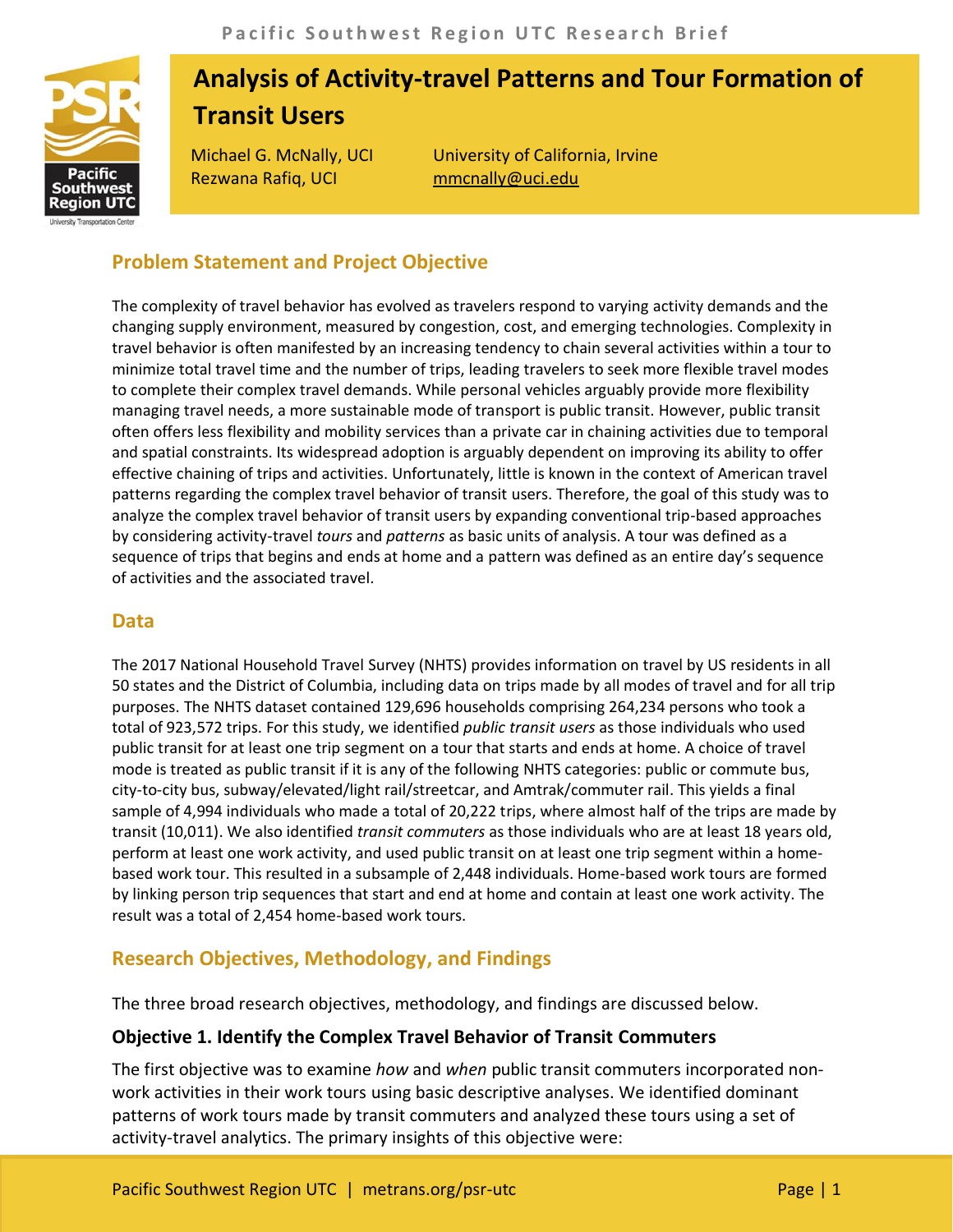**Finding 1.1** About 80 percent of work tours consisted of seven dominant patterns whereas the other 20 percent of tours demonstrated a total of 106 diverse and more complicated patterns.



**Figure 1. Seven dominant patterns of work tours: simple work tours, complex work tours, and complex work tours with work-based sub-tours (non-work before, after, or during work)**

**Finding 1.2** In terms of complexity, half of the transit work tours are complex.

**Finding 1.3** In terms of mode use, most simple work tours are transit-only tours whereas most complex tours are multimodal tours.

**Finding 1.4** Transit use is more complex than the traditional home to work commute with a diverse set of choices at various stages of activity scheduling.

#### **Objective 2. Identify Classes of Transit Users based on Complex Travel Behavior**

The second objective was to apply a comprehensive classification approach, Latent Class Analysis (LCA), to study the activity-travel behavior of transit users. The goal was to identify latent classes of transit users based on the heterogeneity in activity-travel patterns and then associate those classes with particular socio-demographic characteristics of transit users.

**Finding 2.1** Transit users can be classified into five distinct classes, each with a representative activity-travel pattern.



**Figure 2. Five transit user classes and their socio-demographic properties**